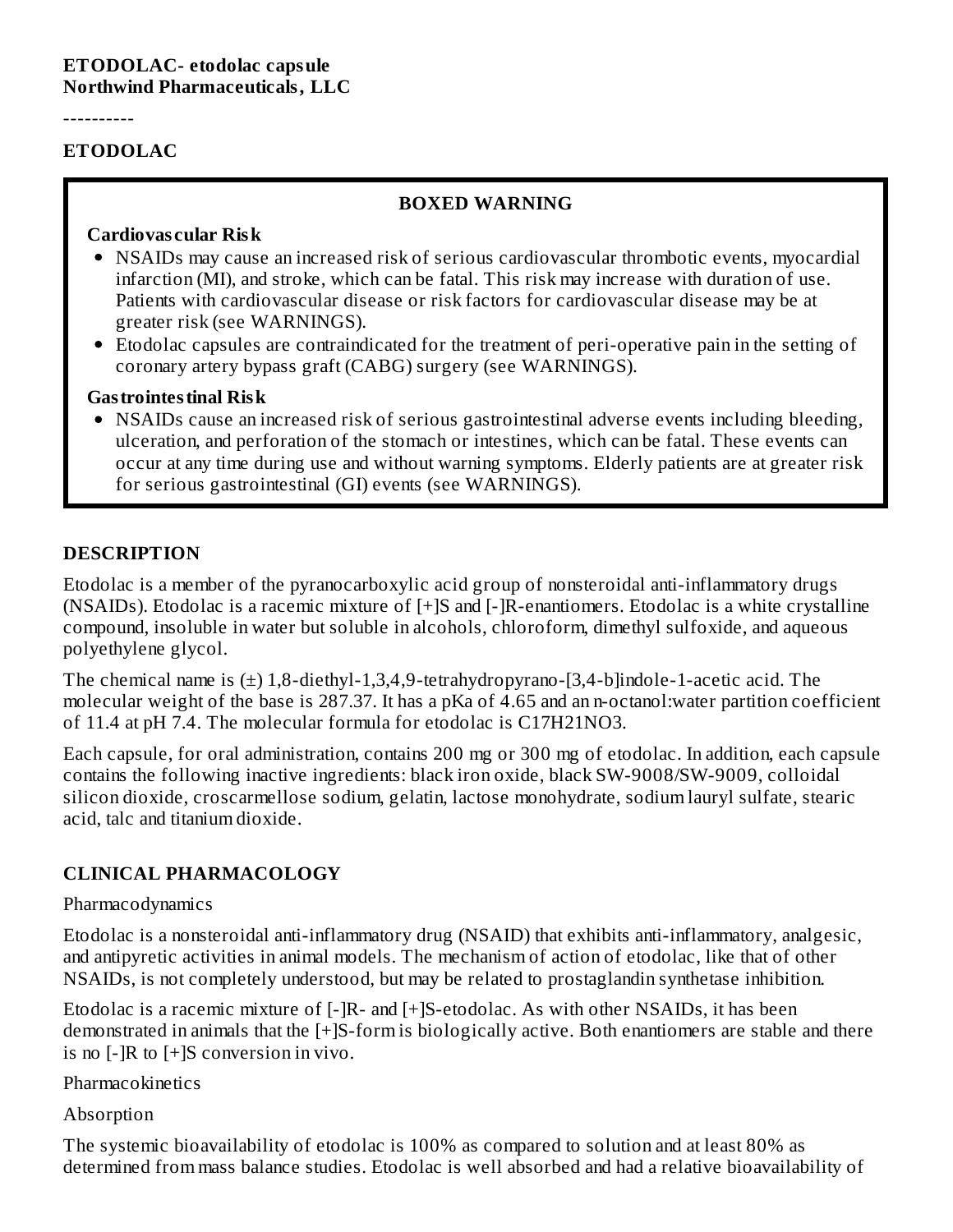100% when 200 mg capsules were compared with a solution of etodolac. Based on mass balance studies, the systemic availability of etodolac from either the tablet or capsule formulation is at least 80%. Etodolac does not undergo significant first-pass metabolism following oral administration. Mean  $(\pm 1$  SD) peak plasma concentrations (Cmax) range from approximately 14  $\pm$  4 to 37  $\pm$  9 µg/mL after 200 to 600 mg single doses and are reached in 80  $\pm$  30 minutes (see Table 1 for summary of pharmacokinetic parameters). The dose-proportionality based on the area under the plasma concentration-time curve (AUC) is linear following doses up to 600 mg every 12 hours. Peak concentrations are dose proportional for both total and free etodolac following doses up to 400 mg every 12 hours, but following a 600 mg dose, the peak is about 20% higher than predicted on the basis of lower doses. The extent of absorption of etodolac is not affected when etodolac is administered after a meal. Food intake, however, reduces the peak concentration reached by approximately one-half and increases the time to peak concentration by 1.4 to 3.8 hours.

#### **Distribution**

The mean apparent volume of distribution (Vd/F) of etodolac is approximately 390 mL/kg. Etodolac is more than 99% bound to plasma proteins, primarily to albumin. The free fraction is less than 1% and is independent of etodolac total concentration over the dose range studied. It is not known whether etodolac is excreted in human milk; however, based on its physical-chemical properties, excretion into breast milk is expected. Data from in vitro studies, using peak serum concentrations at reported therapeutic doses in humans, show that the etodolac free fraction is not significantly altered by acetaminophen, ibuprofen, indomethacin, naproxen, piroxicam, chlorpropamide, glipizide, glyburide, phenytoin, and probenecid.

#### Metabolism

Etodolac is extensively metabolized in the liver. The role, if any, of a specific cytochrome P450 system in the metabolism of etodolac is unknown. Several etodolac metabolites have been identified in human plasma and urine. Other metabolites remain to be identified. The metabolites include 6-, 7-, and 8 hydroxylated-etodolac and etodolac glucuronide. After a single dose of 14C-etodolac, hydroxylated metabolites accounted for less than 10% of total drug in serum. On chronic dosing, hydroxylatedetodolac metabolite does not accumulate in the plasma of patients with normal renal function. The extent of accumulation of hydroxylated-etodolac metabolites in patients with renal dysfunction has not been studied. The hydroxylated-etodolac metabolites undergo further glucuronidation followed by renal excretion and partial elimination in the feces.

#### Excretion

The mean oral clearance of etodolac following oral dosing is 49  $(\pm 16)$  mL/h/kg. Approximately 1% of an etodolac dose is excreted unchanged in the urine with 72% of the dose excreted into urine as parent drug plus metabolite:

- etodolac, unchanged 1%
- etodolac glucuronide 13%
- hydroxylated metabolites (6-, 7-, and 8-OH) 5%
- hydroxylated metabolite glucuronides 20%
- unidentified metabolites 33%

Although renal elimination is a significant pathway of excretion for etodolac metabolites, no dosing adjustment in patients with mild to moderate renal dysfunction is generally necessary. The terminal halflife (t½) of etodolac is 6.4 hours (22% CV). In patients with severe renal dysfunction or undergoing hemodialysis, dosing adjustment is not generally necessary.

Fecal excretion accounted for 16% of the dose.

Special Populations

Geriatric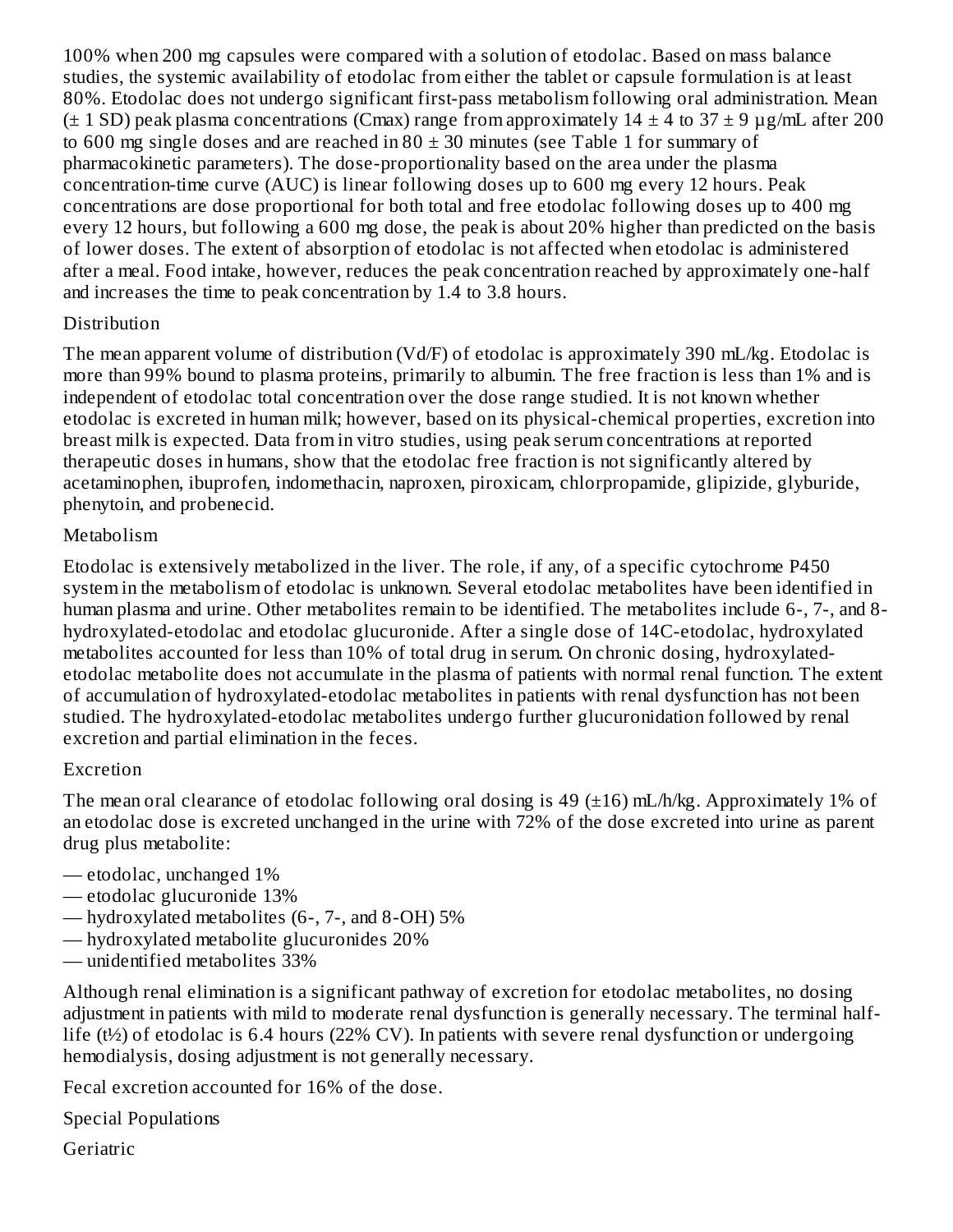In etodolac clinical studies, no overall differences in safety or effectiveness were observed between these patients and younger patients. In pharmacokinetic studies, age was shown not to have any effect on etodolac half-life or protein binding, and there was no change in expected drug accumulation. Therefore, no dosage adjustment is generally necessary in the elderly on the basis of pharmacokinetics (see PRECAUTIONS, Geriatric Use).

Etodolac is eliminated primarily by the kidney. Because elderly patients are more likely to have decreased renal function, care should be taken in dose selection, and it may be useful to monitor renal function (see WARNINGS,Renal Effects).

### Pediatric

Safety and effectiveness in pediatric patients below the age of 18 years have not been established.

### Race

Pharmacokinetic differences due to race have not been identified. Clinical studies included patients of many races, all of whom responded in a similar fashion.

## Hepatic Insufficiency

Etodolac is predominantly metabolized by the liver. In patients with compensated hepatic cirrhosis, the disposition of total and free etodolac is not altered. Patients with acute and chronic hepatic diseases do not generally require reduced doses of etodolac compared to patients with normal hepatic function. However, etodolac clearance is dependent on liver function and could be reduced in patients with severe hepatic failure. Etodolac plasma protein binding did not change in patients with compensated hepatic cirrhosis given etodolac.

### Renal Insufficiency

Etodolac pharmacokinetics have been investigated in subjects with renal insufficiency. Etodolac renal clearance was unchanged in the presence of mild-to-moderate renal failure (creatinine clearance 37 to 88 mL/min). Furthermore, there were no significant differences in the disposition of total and free etodolac in these patients. However, etodolac should be used with caution in such patients because, as with other NSAIDs, it may further decrease renal function in some patients. In patients undergoing hemodialysis, there was a 50% greater apparent clearance of total etodolac, due to a 50% greater unbound fraction. Free etodolac clearance was not altered, indicating the importance of protein binding in etodolac's disposition. Etodolac is not significantly removed from the blood in patients undergoing hemodialysis.

# **CLINICAL TRIALS**

# Analgesia

Controlled clinical trials in analgesia were single-dose, randomized, double-blind, parallel studies in three pain models, including dental extractions. The analgesic effective dose for etodolac established in these acute pain models was 200 to 400 mg. The onset of analgesia occurred approximately 30 minutes after oral administration. Etodolac 200 mg provided efficacy comparable to that obtained with aspirin (650 mg). Etodolac 400 mg provided efficacy comparable to that obtained with acetaminophen with codeine (600 mg  $+60$  mg). The peak analgesic effect was between 1 to 2 hours. Duration of relief averaged 4 to 5 hours for 200 mg of etodolac and 5 to 6 hours for 400 mg of etodolac as measured by when approximately half of the patients required remedication.

## **Osteoarthritis**

The use of etodolac in managing the signs and symptoms of osteoarthritis of the hip or knee was assessed in double-blind, randomized, controlled clinical trials in 341 patients. In patients with osteoarthritis of the knee, etodolac, in doses of 600 to 1000 mg/day, was better than placebo in two studies. The clinical trials in osteoarthritis used b.i.d. dosage regimens.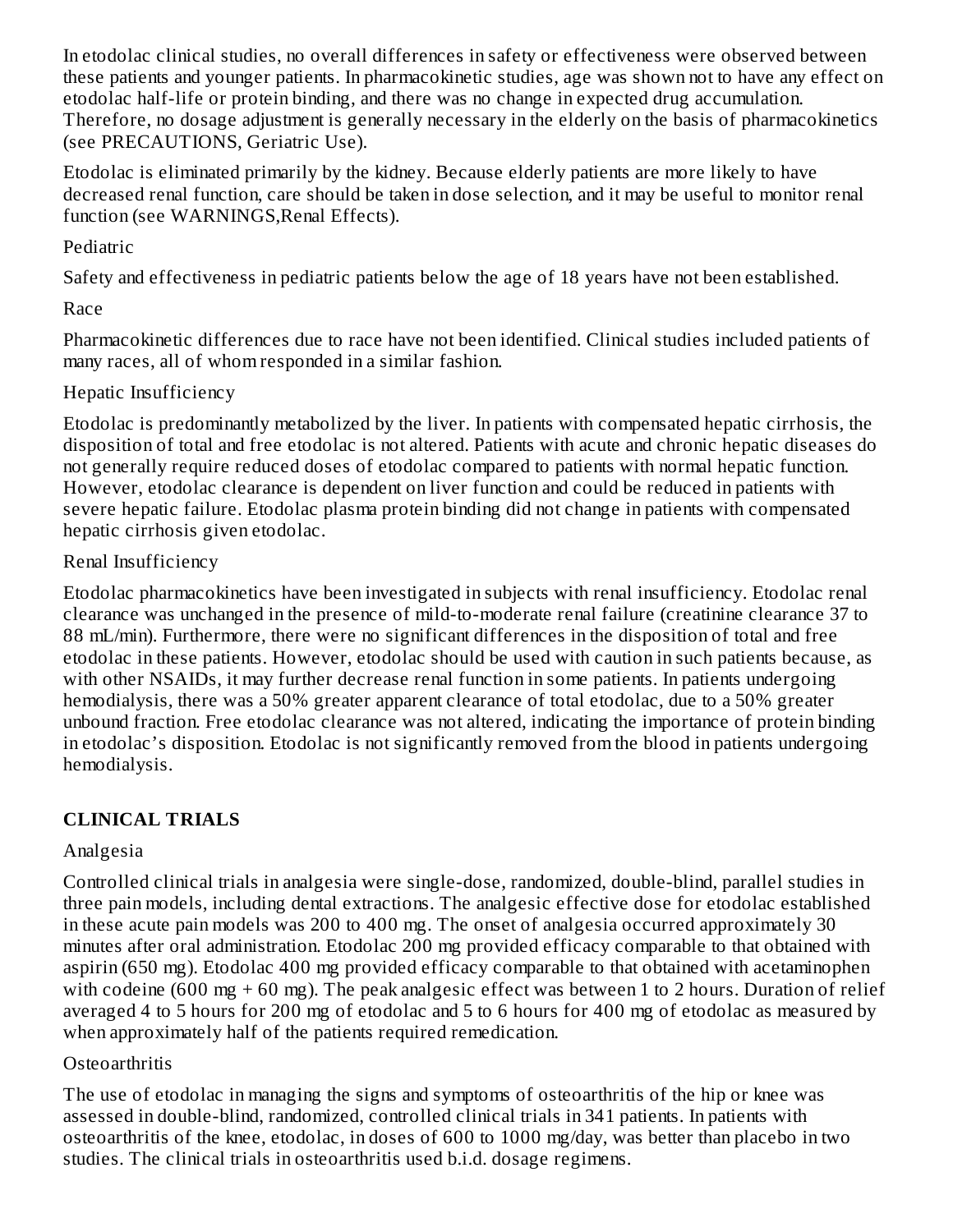### Rheumatoid Arthritis

In a 3-month study with 426 patients, etodolac 300 mg b.i.d. was effective in management of rheumatoid arthritis and comparable in efficacy to piroxicam 20 mg/day. In a long-term study with 1,446 patients in which 60% of patients completed 6 months of therapy and 20% completed 3 years of therapy, etodolac in a dose of 500 mg b.i.d. provided efficacy comparable to that obtained with ibuprofen 600 mg q.i.d. In clinical trials of rheumatoid arthritis patients, etodolac has been used in combination with gold, dpenicillamine, chloroquine, corticosteroids, and methotrexate.

## **INDICATIONS & USAGE**

Carefully consider the potential benefits and risks of etodolac and other treatment options before deciding to use etodolac. Use the lowest effective dose for the shortest duration consistent with individual patient treatment goals (see WARNINGS).

Etodolac is indicated:

• For acute and long-term use in the management of signs and symptoms of the following:

- 0.1 Osteoarthritis
- 0.2 Rheumatoid arthritis
- For the management of acute pain

## **CONTRAINDICATIONS**

Etodolac is contraindicated in patients with known hypersensitivity to etodolac.

Etodolac should not be given to patients who have experienced asthma, urticaria, or other allergic-type reactions after taking aspirin or other NSAIDs. Severe, rarely fatal, anaphylactic-like reactions to NSAIDs have been reported in such patients (see WARNINGS, Anaphylactoid Reactions and PRECAUTIONS, Pre-existing Asthma).

Etodolac is contraindicated for the treatment of peri-operative pain in the setting of coronary artery bypass graft (CABG) surgery (see WARNINGS).

# **WARNINGS**

CARDIOVASCULAR EFFECTS

## Cardiovascular Thrombotic Events

Clinical trials of several COX-2 selective and nonselective NSAIDs of up to three years duration have shown an increased risk of serious cardiovascular (CV) thrombotic events, myocardial infarction, and stroke, which can be fatal. All NSAIDs, both COX-2 selective and nonselective, may have a similar risk. Patients with known CV disease or risk factors for CV disease may be at greater risk. To minimize the potential risk for an adverse CV event in patients treated with an NSAID, the lowest effective dose should be used for the shortest duration possible. Physicians and patients should remain alert for the development of such events, even in the absence of previous CV symptoms. Patients should be informed about the signs and/or symptoms of serious CV events and the steps to take if they occur.

There is no consistent evidence that concurrent use of aspirin mitigates the increased risk of serious CV thrombotic events associated with NSAID use. The concurrent use of aspirin and an NSAID does increase the risk of serious GI events (see WARNINGS, Gastrointestinal Effects—Risk of Ulceration, Bleeding, and Perforation).

Two large, controlled, clinical trials of a COX-2 selective NSAID for the treatment of pain in the first 10-14 days following CABG surgery found an increased incidence of myocardial infarction and stroke (see CONTRAINDICATIONS).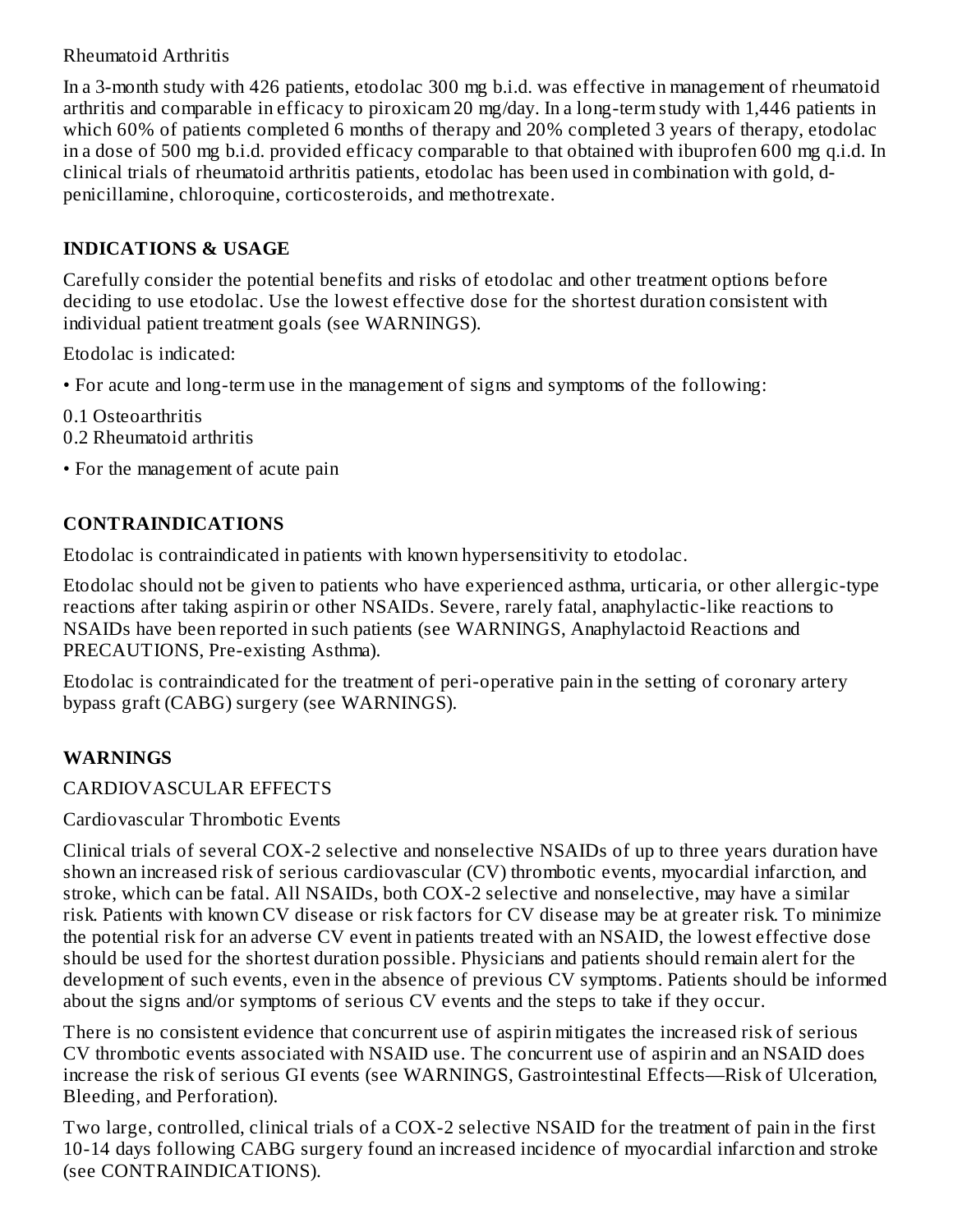### Hypertension

NSAIDs, including etodolac, can lead to onset of new hypertension or worsening of pre-existing hypertension, either of which may contribute to the increased incidence of CV events. Patients taking thiazides or loop diuretics may have impaired response to these therapies when taking NSAIDs. NSAIDs, including etodolac, should be used with caution in patients with hypertension. Blood pressure (BP) should be monitored closely during the initiation of NSAID treatment and throughout the course of therapy.

Congestive Heart Failure and Edema

Fluid retention and edema have been observed in some patients taking NSAIDs. Etodolac should be used with caution in patients with fluid retention or heart failure.

Gastrointestinal (GI) Effects - Risk of GI Ulceration, Bleeding, and Perforation

NSAIDs, including etodolac, can cause serious gastrointestinal (GI) adverse events including inflammation, bleeding, ulceration, and perforation of the stomach, small intestine or large intestine, which can be fatal. These serious adverse events can occur at any time, with or without warning symptoms, in patients treated with NSAIDs. Only one in five patients, who develop a serious upper GI adverse event on NSAID therapy, is symptomatic. Upper GI ulcers, gross bleeding, or perforation caused by NSAIDs occur in approximately 1% of patients treated for 3 to 6 months, and in about 2% to 4% of patients treated for 1 year. These trends continue with longer duration of use, increasing the likelihood of developing a serious GI event at some time during the course of therapy. However, even short-term therapy is not without risk. Physicians should inform patients about the signs and/or symptoms of serious GI toxicity and what steps to take if they occur.

NSAIDs should be prescribed with extreme caution in those with a prior history of ulcer disease or gastrointestinal bleeding. Patients with a prior history of peptic ulcer disease, and/or gastrointestinal bleeding, and who use NSAIDs have a greater than 10-fold risk for developing a GI bleed than patients with neither of these risk factors. Other factors that increase the risk for GI bleeding in patients treated with NSAIDs include concomitant use of oral corticosteroids or anticoagulants, longer duration of NSAID therapy, smoking, use of alcohol, older age, and poor general health status. Most spontaneous reports of fatal GI events are in elderly of debilitated patients, and therefore, special care should be taken in treating this population.

To minimize the potential risk for an adverse GI event, the lowest effective dose should be used for the shortest possible duration. Patients and physicians should remain alert for signs and symptoms of GI ulceration and bleeding during NSAID therapy and promptly initiate additional evaluation and treatment if a serious GI adverse event is suspected. This should include discontinuation of the NSAID until a serious GI adverse event is ruled out. For high risk patients, alternate therapies that do not involve NSAIDs should be considered.

## Renal Effects

Long-term administration of NSAIDs has resulted in renal papillary necrosis and other renal injury. Renal toxicity has also been seen in patients in whom renal prostaglandins have a compensatory role in the maintenance of renal perfusion. In these patients, administration of a nonsteroidal anti-inflammatory drug may cause a dose-dependent reduction in prostaglandin formation and, secondarily, in renal blood flow, which may precipitate overt renal decompensation. Patients at a greater risk of this reaction are those with impaired renal function, heart failure, liver dysfunction, those taking diuretics and ACE inhibitors, and the elderly. Discontinuation of NSAID therapy is usually followed by recovery to the pretreatment state.

Renal pelvic transitional epithelial hyperplasia, a spontaneous change occurring with variable frequency, was observed with increased frequency in treated male rats in a 2-year chronic study.

Advanced Renal Disease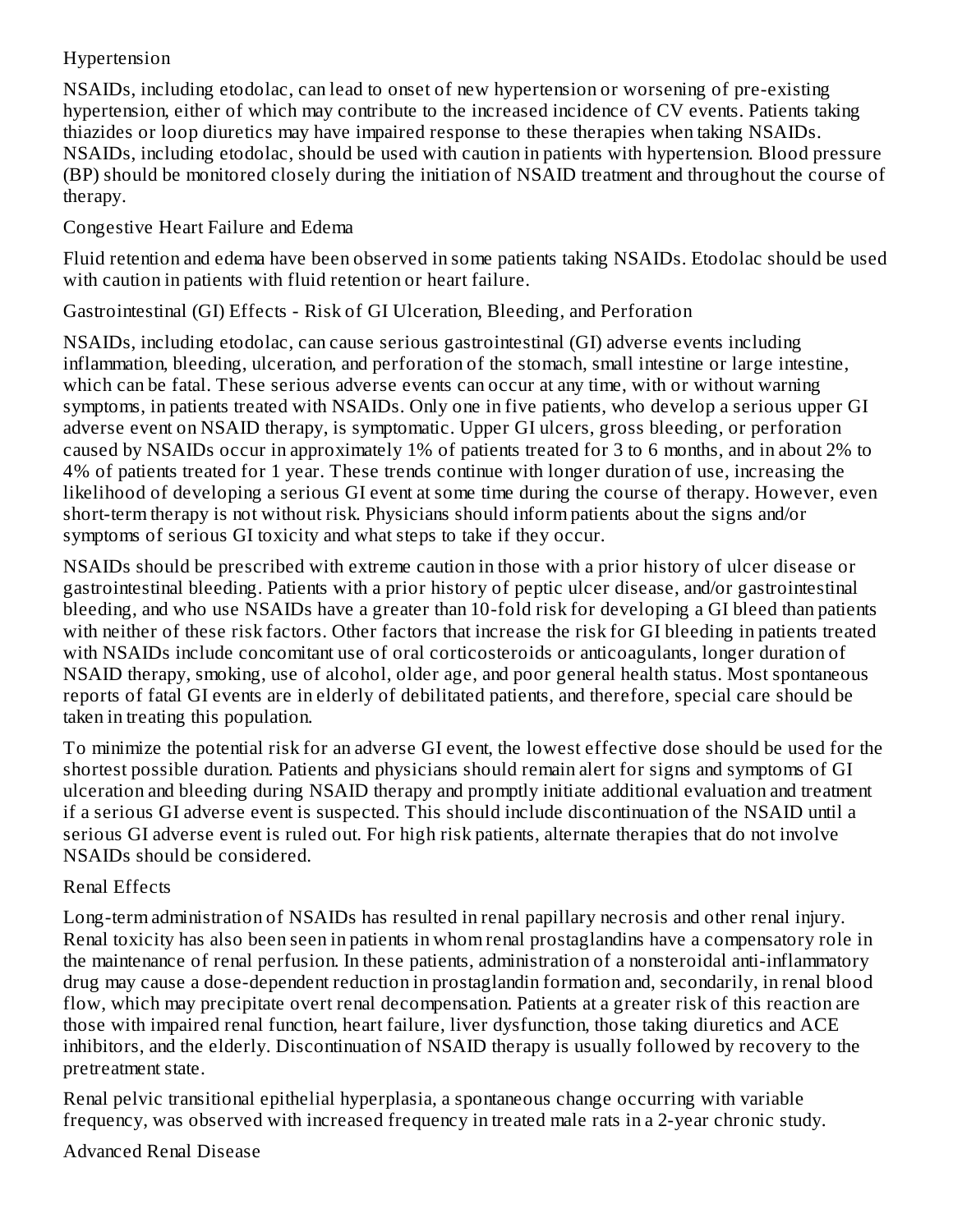No information is available from controlled clinical studies regarding the use of etodolac in patients with advanced renal disease. Therefore, treatment with etodolac is not recommended in these patients with advanced renal disease. If etodolac therapy must be initiated, close monitoring of the patient's renal function is advisable.

### Anaphylactoid Reactions

As with other NSAIDS, anaphylactoid reactions may occur in patients without prior exposure to etodolac. Etodolac should not be given to patients with the aspirin triad. This symptom complex typically occurs in asthmatic patients who experience rhinitis with or without nasal polyps, or who exhibit severe, potentially fatal bronchospasm after taking aspirin or other NSAIDs. Fatal reactions have been reported in such patients (see CONTRAINDICATIONS and PRECAUTIONS, General, Preexisting Asthma). Emergency help should be sought in cases where an anaphylactoid reaction occurs.

### Skin Reactions

NSAIDs, including etodolac, can cause serious skin adverse events such as exfoliative dermatitis, Stevens-Johnson Syndrome (SJS), and toxic epidermal necrolysis (TEN), which can be fatal. These serious events may occur without warning. Patients should be informed about the signs and symptoms of serious skin manifestations and use of the drug should be discontinued at the first appearance of skin rash or any other sign of hypersensitivity.

#### Pregnancy

In late pregnancy, the third trimester, as with other NSAIDs, etodolac should be avoided because it may cause premature closure of the ductus arteriosus (see PRECAUTIONS, Pregnancy, Non-teratogenic Effects).

# **PRECAUTIONS**

## General

Etodolac cannot be expected to substitute for corticosteroids or to treat corticosteroid insufficiency. Abrupt discontinuation of corticosteroids may lead to disease exacerbation. Patients on prolonged corticosteroid therapy should have their therapy tapered solely if a decision is made to discontinue corticosteroids.

The pharmacological activity of etodolac in reducing fever and inflammation may diminish the utility of these diagnostic signs in detecting complications of presumed noninfectious, painful conditions.

## Hepatic Effects

Borderline elevations of one or more liver tests may occur in up to 15% of patients taking NSAIDs including etodolac. These laboratory abnormalities may progress, may remain unchanged, or may be transient with continuing therapy. Notable elevations of ALT or AST (approximately three or more times the upper limit of normal) have been reported in approximately 1% of patients in clinical trials with NSAIDs. In addition, rare cases of severe hepatic reactions, including jaundice and fatal fulminant hepatitis, liver necrosis, and hepatic failure, some of them with fatal outcomes, have been reported.

A patient with symptoms and/or signs suggesting liver dysfunction, or in whom an abnormal liver test has occurred, should be evaluated for evidence of the development of a more severe hepatic reaction while on therapy with etodolac. If clinical signs and symptoms consistent with liver disease develop, or if systemic manifestations occur (e.g., eosinophilia, rash, etc.), etodolac should be discontinued.

## Hematological Effects

Anemia is sometimes seen in patients receiving NSAIDs including etodolac. This may be due to fluid retention, occult or gross GI blood loss, or an incompletely described effect upon erythropoiesis. Patients on long-term treatment with NSAIDs, including etodolac, should have their hemoglobin or hematocrit checked if they exhibit any signs or symptoms of anemia.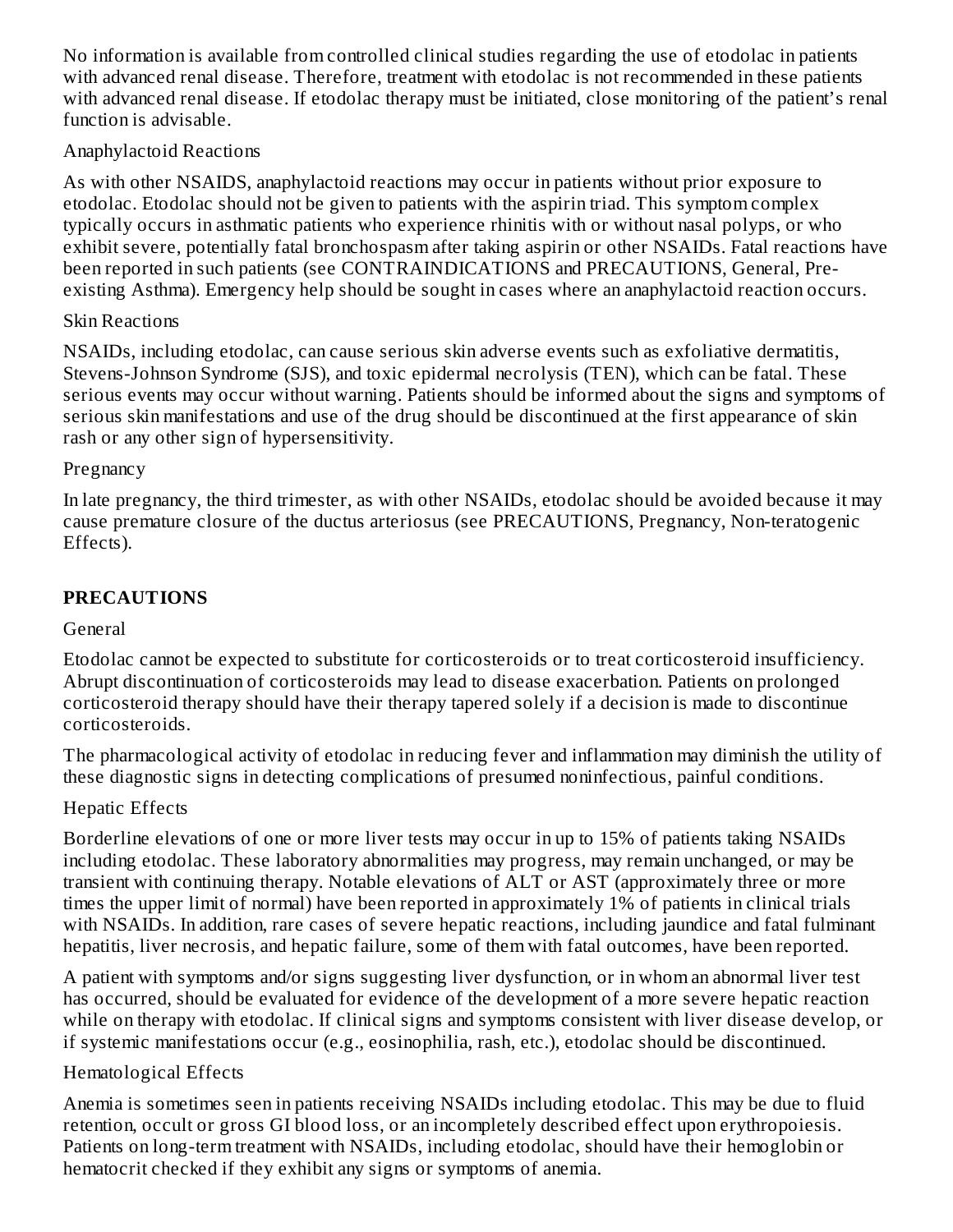NSAIDS inhibit platelet aggregation and have been shown to prolong bleeding time in some patients. Unlike aspirin, their effect on platelet function is quantitatively less, of shorter duration, and reversible. Patients receiving etodolac who may be adversely affected by alterations in platelet function, such as those with coagulation disorders or patients receiving anticoagulants, should be carefully monitored.

### Pre-existing Asthma

Patients with asthma may have aspirin-sensitive asthma. The use of aspirin in patients with aspirinsensitive asthmas has been associated with severe bronchospasm which can be fatal. Since cross reactivity, including bronchospasm, between aspirin and other nonsteroidal anti-inflammatory drugs has been reported in such aspirin-sensitive patients, etodolac should not be administered to patients with this form of aspirin sensitivity and should be used with caution in all patients with pre-existing asthma.

### Information For Patients

Patients should be informed of the following information before initiating therapy with an NSAID and periodically during the course of ongoing therapy. Patients should also be encouraged to read the NSAID Medication Guide that accompanies each prescription dispensed.

Etodolac, like other NSAIDs, may cause serious CV side effects, such as MI or stroke, which may result in hospitalization and even death. Although serious CV events can occur without warning symptoms, patients should be alert for the signs and symptoms of chest pain, shortness of breath, weakness, slurring of speech, and should ask for medical advice when observing any indicative sign or symptoms. Patients should be apprised of the importance of this follow-up (see WARNINGS, Cardiovascular Effects).

Etodolac, like other NSAIDs, can cause GI discomfort and, rarely, serious GI side effects, such as ulcers and bleeding, which may result in hospitalization and even death. Although serious GI tract ulcerations and bleeding can occur without warning symptoms, patients should be alert for the signs and symptoms of ulcerations and bleeding, and should ask for medical advice when observing any indicative sign or symptoms including epigastric pain, dyspepsia, melena, and hematemesis. Patients should be apprised of the importance of this follow-up (see WARNINGS, Gastrointestinal Effects. Risk of Ulceration, Bleeding, and Perforation).

Etodolac, like other NSAIDs, can cause serious skin side effects such as exfoliative dermatitis, SJS, and TEN, which may result in hospitalizations and even death. Although serious skin reactions may occur without warning, patients should be alert for the signs and symptoms of skin rash and blisters, fever, or other signs of hypersensitivity such as itching, and should ask for medical advice when observing any indicative signs or symptoms. Patients should be advised to stop the drug immediately if they develop any type of rash and contact their physicians as soon as possible.

Patients should promptly report signs or symptoms of unexplained weight gain or edema to their physicians.

Patients should be informed of the warning signs and symptoms of hepatotoxicity (e.g., nausea, fatigue, lethargy, pruritus, jaundice, right upper quadrant tenderness, and "flu-like" symptoms). If these occur, patients should be instructed to stop therapy and seek immediate medical therapy.

Patients should be informed of the signs of an anaphylactoid reaction (e.g., difficulty breathing, swelling of the face or throat). If these occur, patients should be instructed to seek immediate emergency help (see WARNINGS).

In late pregnancy, the third trimester, as with other NSAIDs, etodolac should be avoided because it may cause premature closure of the ductus arteriosus.

## Laboratory Tests

Because serious GI tract ulcerations and bleeding can occur without warning symptoms, physicians should monitor for signs or symptoms of GI bleeding. Patients on long-term treatment with NSAIDs should have their CBC and a chemistry profile checked periodically for signs or symptoms of anemia. Appropriate measures should be taken in case such signs of anemia occur. If clinical signs and symptoms consistent with liver or renal disease develop or if systemic manifestations occur (e.g., eosinophilia, rash, etc.) and if abnormal liver tests are detected, persist or worsen, etodolac should be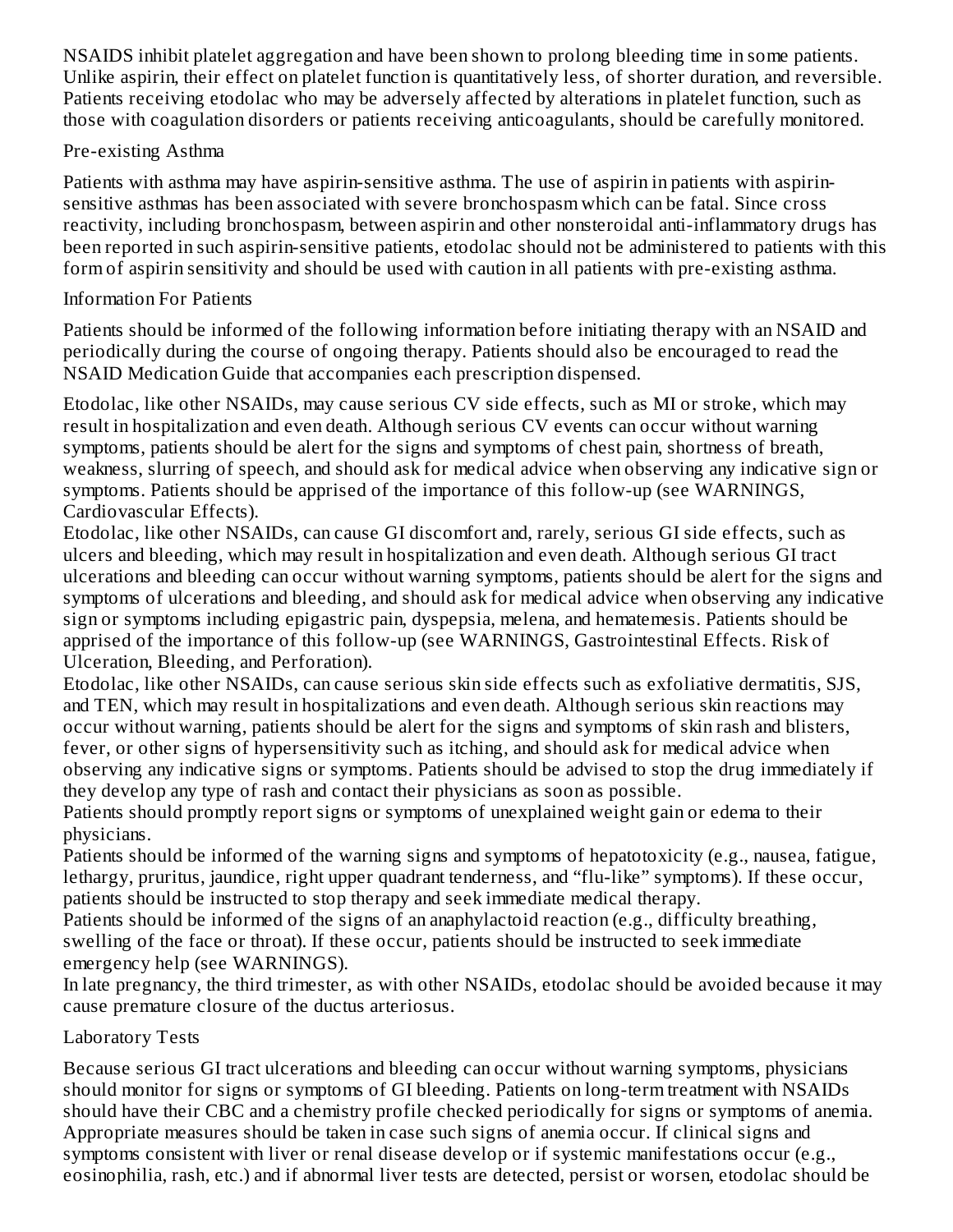### discontinued.

Drug Interactions

ACE-inhibitors

Reports suggest that NSAIDs may diminish the antihypertensive effect of ACE-inhibitors. This interaction should be given consideration in patients taking NSAIDs concomitantly with ACE-inhibitors (see PRECAUTIONS, General, Renal Effects).

### Antacids

The concomitant administration of antacids has no apparent effect on the extent of absorption of etodolac. However, antacids can decrease the peak concentration reached by 15% to 20% but have no detectable effect on the time-to-peak.

## Aspirin

When etodolac is administered with aspirin, its protein binding is reduced, although the clearance of free etodolac is not altered. The clinical significance of this interaction is not known; however, as with other NSAIDs, concomitant administration of etodolac and aspirin is not generally recommended because of the potential of increased adverse effects.

### Cyclosporine, Digoxin, Methotrexate

Etodolac, like other NSAIDs, through effects on renal prostaglandins, may cause changes in the elimination of these drugs leading to elevated serum levels of cyclosporine, digoxin, methotrexate, and increased toxicity. Nephrotoxicity associated with cyclosporine may also be enhanced. Patients receiving these drugs who are given etodolac, or any other NSAID, and particularly those patients with altered renal function, should be observed for the development of the specific toxicities of these drugs. NSAIDs have been reported to competitively inhibit methotrexate accumulation in rabbit kidney slices. This may indicate that they could enhance the toxicity of methotrexate. Caution should be used when NSAIDs are administered concomitantly with methotrexate.

## **Diuretics**

Etodolac has no apparent pharmacokinetic interaction when administered with furosemide or hydrochlorothiazide. Nevertheless, clinical studies, as well as postmarketing observations have shown that etodolac can reduce the natriuretic effect of furosemide and thiazides in some patients. This response has been attributed to inhibition of renal prostaglandin synthesis. During concomitant therapy with NSAIDs, the patient should be observed closely for signs of renal failure (see WARNINGS, Renal Effects), as well as to assure diuretic efficacy.

## Glyburide

Etodolac has no apparent pharmacokinetic interaction when administered with glyburide.

## Lithium

NSAIDs have produced an elevation of plasma lithium levels and a reduction in renal lithium clearance. The mean minimum lithium concentration increased 15% and the renal clearance was decreased by approximately 20%. These effects have been attributed to inhibition of renal prostaglandin synthesis by the NSAID. Thus, when NSAIDs and lithium are administered concurrently, subjects should be observed carefully for signs of lithium toxicity.

## Phenylbutazone

Phenylbutazone causes increase (by about 80%) in the free fraction of etodolac. Although in vivo studies have not been done to see if etodolac clearance is changed by coadministration of phenylbutazone, it is not recommended that they be coadministered.

## Phenytoin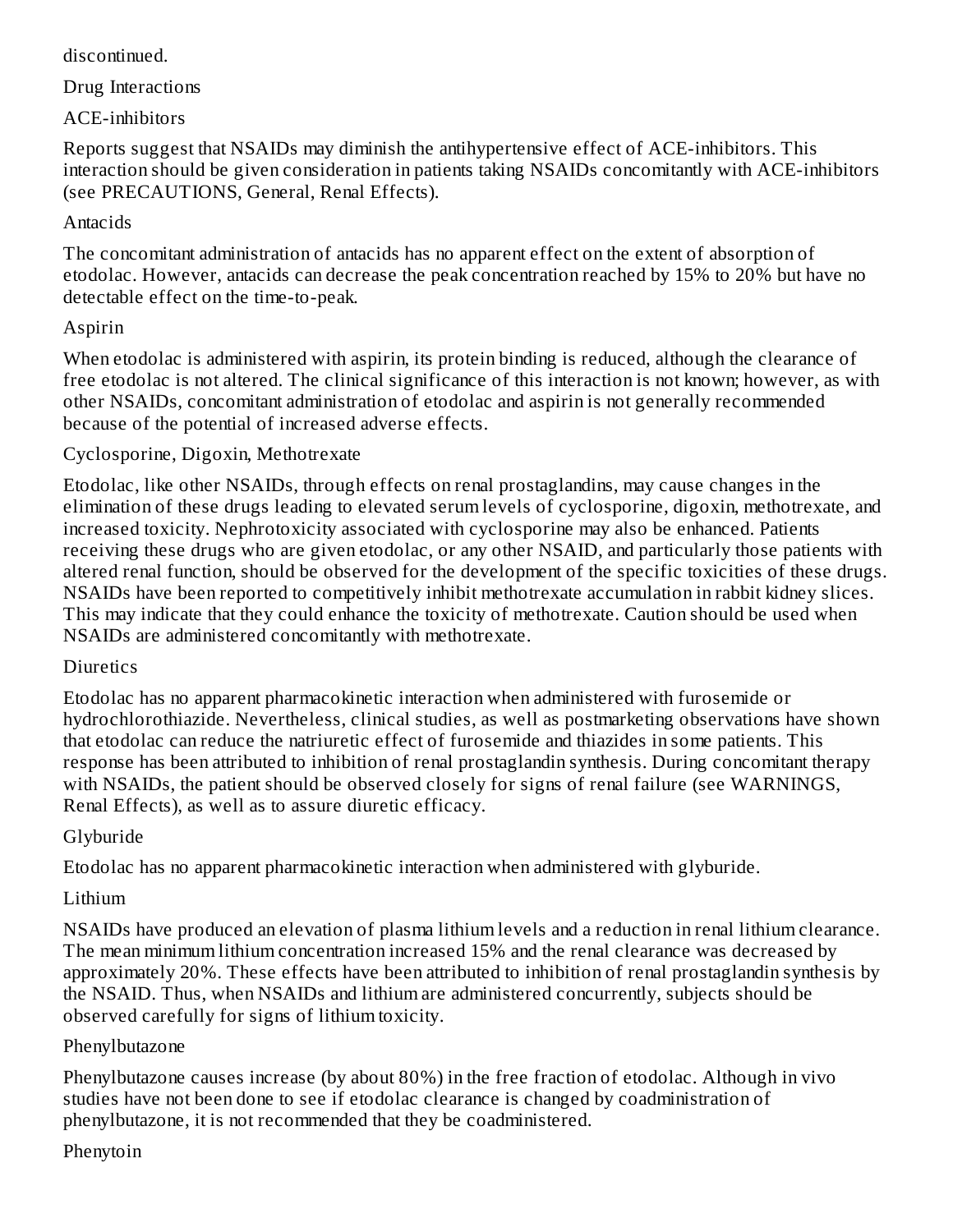Etodolac has no apparent pharmacokinetic interaction when administered with phenytoin.

### Warfarin

The effects of warfarin and NSAIDs on GI bleeding are synergistic, such that users of both drugs together have a risk of serious GI bleeding higher than that of users of either drug alone. Short-term pharmacokinetic studies have demonstrated that concomitant administration of warfarin and etodolac results in reduced protein binding of warfarin, but there was no change in the clearance of free warfarin. There was no significant difference in the pharmacodynamic effect of warfarin administered alone and warfarin administered with etodolac as measured by prothrombin time. Thus, concomitant therapy with warfarin and etodolac should not require dosage adjustment of either drug. However, caution should be exercised because there have been a few spontaneous reports of prolonged prothrombin times, with or without bleeding, in etodolac-treated patients receiving concomitant warfarin therapy.

### Drug/Laboratory Test Interactions

The urine of patients who take etodolac can give a false-positive reaction for urinary bilirubin (urobilin) due to the presence of phenolic metabolites of etodolac. Diagnostic dip-stick methodology, used to detect ketone bodies in urine, has resulted in false-positive findings in some patients treated with etodolac. Generally, this phenomenon has not been associated with other clinically significant events. No dose relationship has been observed.

Etodolac treatment is associated with a small decrease in serum uric acid levels. In clinical trials, mean decreases of 1 to 2 mg/dL were observed in arthritic patients receiving etodolac (600 mg to 1000 mg/day) after 4 weeks of therapy. These levels then remained stable for up to 1 year of therapy.

Carcinogenesis, Mutagenesis, and Impairment of Fertility

No carcinogenic effect of etodolac was observed in mice or rats receiving oral doses of 15 mg/kg/day (45 to 89 mg/m2, respectively) or less for periods of 2 years or 18 months, respectively. Etodolac was not mutagenic in in vitro tests performed with S. typhimurium and mouse lymphoma cells as well as in an in vivo mouse micronucleus test. However, data from the in vitro human peripheral lymphocyte test showed an increase in the number of gaps (3.0 to 5.3% unstained regions in the chromatid without dislocation) among the etodolac-treated cultures (50 to 200 mcg/mL) compared to negative controls (2.0%); no other difference was noted between the controls and drug-treated groups. Etodolac showed no impairment of fertility in male and female rats up to oral doses of 16 mg/kg (94 mg/m2). However, reduced implantation of fertilized eggs occurred in the 8 mg/kg group.

## Pregnancy

## Teratogenic Effects - Pregnancy Category C

In teratology studies, isolated occurrences of alterations in limb development were found and included polydactyly, oligodactyly, syndactyly, and unossified phalanges in rats and oligodactyly and synostosis of metatarsals in rabbits. These were observed at dose levels (2 to 14 mg/kg/day) close to human clinical doses. However, the frequency and the dosage group distribution of these findings in initial or repeated studies did not establish a clear drug or dose-response relationship. Animal reproduction studies are not always predictive of human response. There are no adequate or well-controlled studies in pregnant women. Etodolac should be used during pregnancy only if the potential benefit justifies the potential risk to the fetus.

## Nonteratogenic Effects

Etodolac should be used during pregnancy only if the potential benefits justify the potential risk to the fetus. Because of the known effects of NSAIDs on parturition and on the human fetal cardiovascular system with respect to closure of the ductus arteriosus, use during late pregnancy should be avoided.

## Labor and Delivery

In rat studies with NSAIDs, as with other drugs known to inhibit prostaglandin synthesis, an increased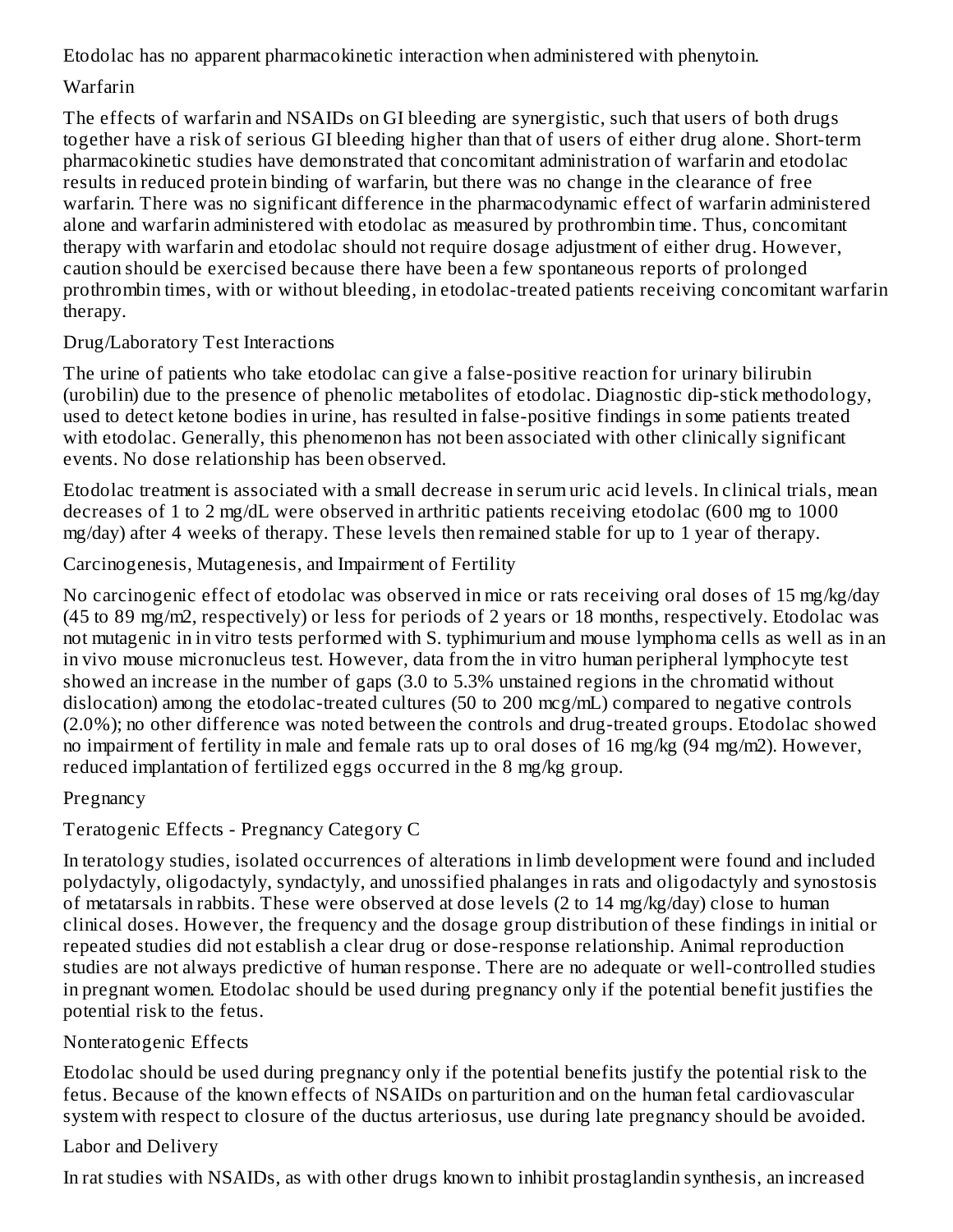incidence of dystocia, delayed parturition, and decreased pup survival occurred. The effects of etodolac on labor and delivery in pregnant women are unknown.

Nursing Mothers

It is not known whether etodolac is excreted in human milk. Because many drugs are excreted in human milk and because of the potential for serious adverse reactions in nursing infants from etodolac, a decision should be made whether to discontinue nursing or to discontinue the drug taking into account the importance of the drug to the mother.

## Pediatric Use

Safety and effectiveness in pediatric patients below the age of 18 years have not been established.

# Geriatric Use

As with any NSAID, caution should be exercised in treating the elderly (65 years and older) and when increasing the dose (see WARNINGS).

In etodolac clinical studies, no overall differences in safety or effectiveness were observed between these patients and younger patients. In pharmacokinetic studies, age was shown not to have any effect on etodolac half-life or protein binding, and there was no change in expected drug accumulation. Therefore, no dosage adjustment is generally necessary in the elderly on the basis of pharmacokinetics (see CLINICAL PHARMACOLOGY, Special Populations).

Elderly patients may be more sensitive to the antiprostaglandin effects of NSAIDs (on the gastrointestinal tract and kidneys) than younger patients (see WARNINGS). In particular, elderly or debilitated patients who receive NSAID therapy seem to tolerate gastrointestinal ulceration or bleeding less well than other individuals, and most spontaneous reports of fatal GI events are in this population.

Etodolac is eliminated primarily by the kidney. Because elderly patients are more likely to have decreased renal function, care should be taken in dose selection, and it may be useful to monitor renal function (see PRECAUTIONS, Renal Effects).

# **ADVERSE REACTIONS**

In patients taking etodolac or other NSAIDs, the most frequently reported adverse experiences occurring in approximately 1-10% of patients are:

Gastrointestinal experiences including: abdominal pain, constipation, diarrhea, dyspepsia, flatulence, gross bleeding/perforation, heartburn, nausea, GI ulcers (gastric/duodenal), vomiting.

Other events including: abnormal renal function, anemia, dizziness, edema, elevated liver enzymes, headaches, increased bleeding time, pruritis, rashes, tinnitus.

Adverse-reaction information for etodolac was derived from 2,629 arthritic patients treated with etodolac in double-blind and open-label clinical trials of 4 to 320 weeks in duration and worldwide postmarketing surveillance studies. In clinical trials, most adverse reactions were mild and transient. The discontinuation rate in controlled clinical trials, because of adverse events, was up to 10% for patients treated with etodolac.

New patient complaints (with an incidence greater than or equal to 1%) are listed below by body system. The incidences were determined from clinical trials involving 465 patients with osteoarthritis treated with 300 to 500 mg of etodolac b.i.d. (i.e., 600 to 1000 mg/day).

Incidence Greater Than Or Equal To 1% - Probably Causally Related

Body as a whole - Chills and fever.

Digestive system - Dyspepsia (10%), abdominal pain\*, diarrhea\*, flatulence\*, nausea\*, constipation, gastritis, melena, vomiting.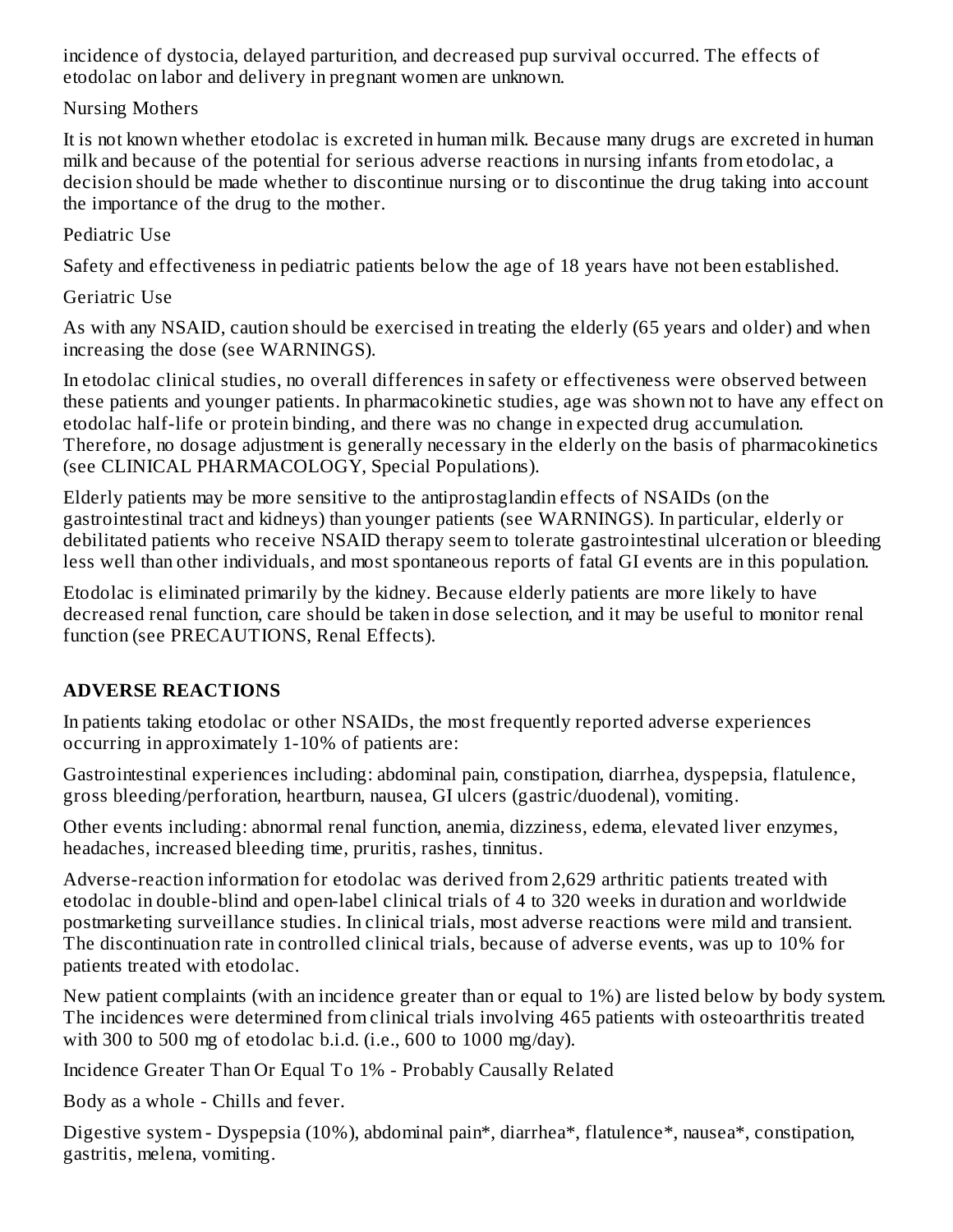Nervous system - Asthenia/malaise\*, dizziness\*, depression, nervousness.

Skin and appendages - Pruritus, rash.

Special senses - Blurred vision, tinnitus.

Urogenital system - Dysuria, urinary frequency.

\*Drug-related patient complaints occurring in 3 to 9% of patients treated with etodolac.

Drug-related patient-complaints occurring in fewer than 3%, but more than 1%, are unmarked.

Incidence Less Than 1% - Probably Causally Related

(Adverse reactions reported only in worldwide postmarketing experience, not seen in clinical trials, are considered rarer and are italicized.)

Body as a whole - Allergic reaction, anaphylactic/anaphylactoid reactions (including shock).

Cardiovascular system - Hypertension, congestive heart failure, flushing, palpitations, syncope, vasculitis (including necrotizing and allergic).

Digestive system - Thirst, dry mouth, ulcerative stomatitis, anorexia, eructation, elevated liver enzymes, cholestatic hepatitis, hepatitis, cholestatic jaundice, duodenitis, jaundice, hepatic failure, liver necrosis, peptic ulcer with or without bleeding and/or perforation, intestinal ulceration, pancreatitis.

Hemic and lymphatic system - Ecchymosis, anemia, thrombocytopenia, bleeding time increased, agranulocytosis, hemolytic anemia, leukopenia, neutropenia, pancytopenia.

Metabolic and nutritional - Edema, serum creatinine increase, hyperglycemia in previously controlled diabetic patients.

Nervous system - Insomnia, somnolence.

Respiratory system - Asthma, pulmonary infiltration with eosinophilia.

Skin and appendages - Angioedema, sweating, urticaria, vesiculobullous rash, cutaneous vasculitis with purpura, Stevens-Johnson Syndrome, toxic epidermal necrolysis, hyperpigmentation, erythema multiforme.

Special senses - Photophobia, transient visual disturbances.

Urogenital system - Elevated BUN, renal failure, renal insufficiency, renal papillary necrosis.

Incidence Less Than 1% - Causal Relationship Unknown

(Medical events occurring under circumstances where causal relationship to etodolac is uncertain. These reactions are listed as alerting information for physicians.)

Body as a whole - Infection, headache.

Cardiovascular system - Arrhythmias, myocardial infarction, cerebrovascular accident.

Digestive system - Esophagitis with or without stricture or cardiospasm, colitis.

Metabolic and nutritional - Change in weight.

Nervous system - Paresthesia, confusion.

Respiratory system - Bronchitis, dyspnea, pharyngitis, rhinitis, sinusitis.

Skin and appendages - Alopecia, maculopapular rash, photosensitivity, skin peeling.

Special senses - Conjunctivitis, deafness, taste perversion.

Urogenital system - Cystitis, hematuria, leukorrhea, renal calculus, interstitial nephritis, uterine bleeding irregularities.

Additional Adverse Reactions Reported with NSAIDS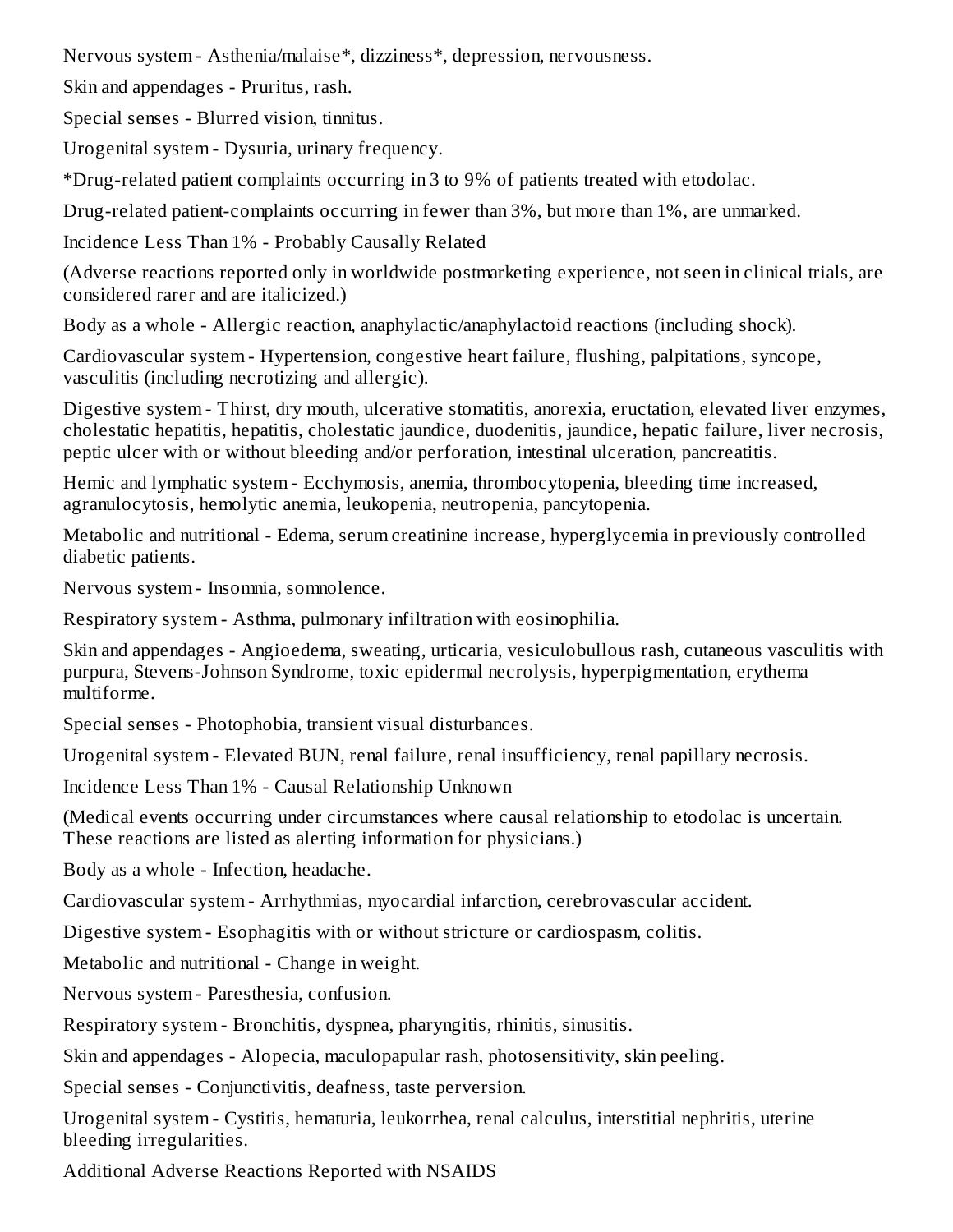Body as a whole - Sepsis, death

Cardiovascular system - Tachycardia

Digestive system - Gastric ulcers, gastritis, gastrointestinal bleeding, glossitis, hematemesis

Hemic and lymphatic system – Lymphadenopathy

Nervous system - Anxiety, dream abnormalities, convulsions, coma, hallucinations, meningitis, tremors, vertigo

Respiratory system - Respiratory depression, pneumonia

Urogenital system - Oliguria/polyuria, proteinuria

# **OVERDOSAGE**

Symptoms following acute NSAID overdose are usually limited to lethargy, drowsiness, nausea, vomiting, and epigastric pain, which are generally reversible with supportive care. Gastrointestinal bleeding can occur and coma has occurred following massive ibuprofen or mefenamic-acid overdose. Hypertension, acute renal failure, and respiratory depression may occur but are rare. Anaphylactoid reactions have been reported with therapeutic ingestion of NSAIDs, and may occur following overdose.

Patients should be managed by symptomatic and supportive care following an NSAID overdose. There are no specific antidotes. Emesis and/or activated charcoal (60 to 100 g in adults, 1 to 2 g/kg in children) and/or osmotic cathartic may be indicated in patients seen within 4 hours of ingestion with symptoms or following a large overdose (5 to 10 times the usual dose). Forced diuresis, alkalinization of the urine, hemodialysis, or hemoperfusion would probably not be useful due to etodolac's high protein binding.

#### **DOSAGE & ADMINISTRATION**

Carefully consider the potential benefits and risks of etodolac and other treatment options before deciding to use etodolac. Use the lowest effective dose for the shortest duration consistent with individual patient treatment goals (see WARNINGS).

After observing the response to the initial therapy with etodolac, the dose and frequency should be adjusted to suit an individual patient's needs.

Dosage adjustment of etodolac is generally not required in patients with mild to moderate renal impairment. Etodolac should be used with caution in such patients, because, as with other NSAIDs, it may further decrease renal function in some patients with impaired renal function (see WARNINGS, Renal Effects).

#### Analgesia

The recommended total daily dose of etodolac for acute pain is up to 1000 mg, given as 200-400 mg every 6 to 8 hours. Doses of etodolac greater than 1000 mg/day have not been adequately evaluated in well-controlled clinical trials.

Osteoarthritis and Rheumatoid Arthritis

The recommended starting dose of etodolac for the management of the signs and symptoms of osteoarthritis or rheumatoid arthritis is: 300 mg b.i.d., t.i.d., or 400 mg b.i.d., or 500 mg b.i.d. A lower dose of 600 mg/day may suffice for long-term administration. Physicians should be aware that doses above 1000 mg/day have not been adequately evaluated in well-controlled clinical trials.

In chronic conditions, a therapeutic response to therapy with etodolac is sometimes seen within one week of therapy, but most often is observed by two weeks. After a satisfactory response has been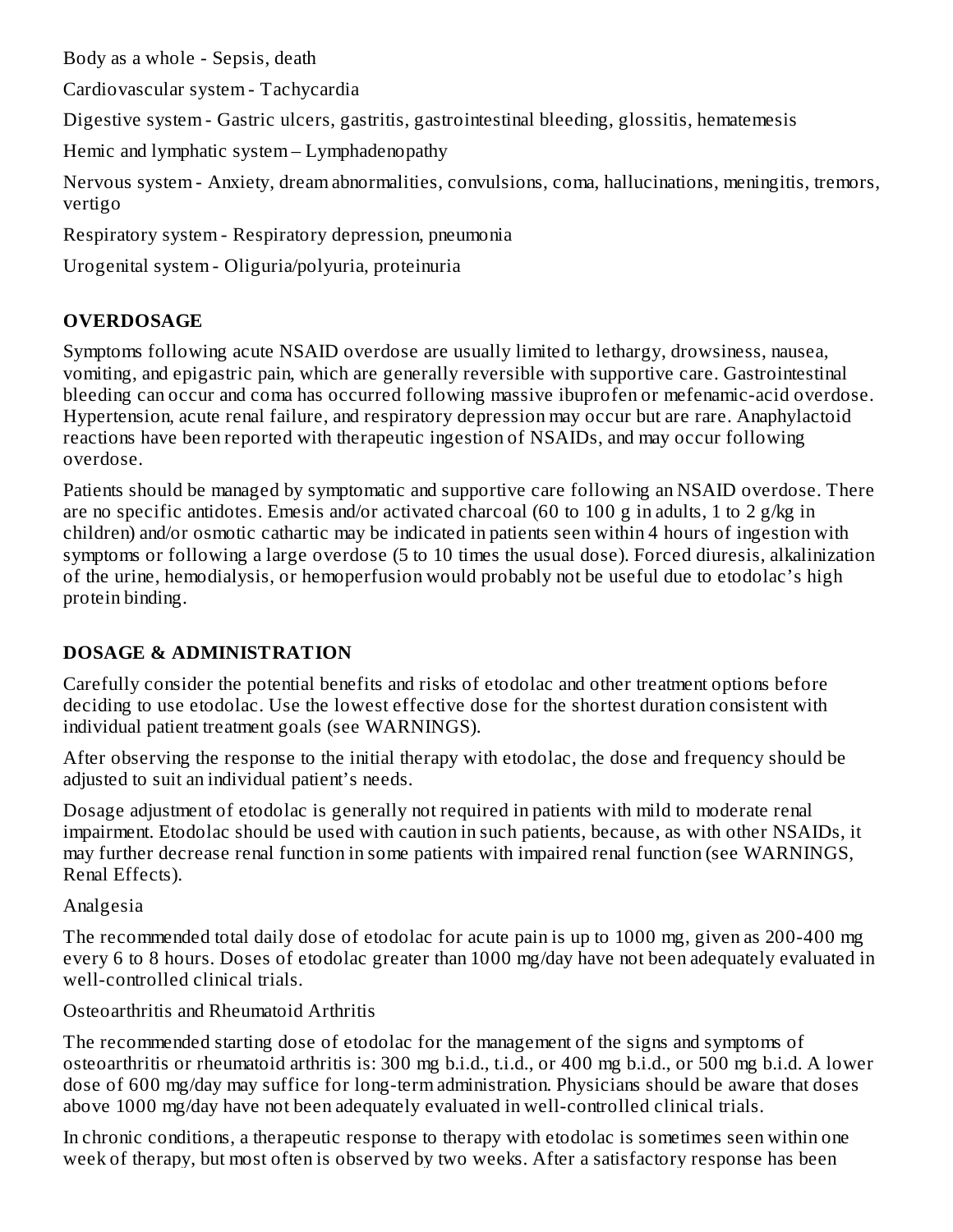achieved, the patient's dose should be reviewed and adjusted as required.

# **MEDICATION GUIDE**

for

Non-Steroidal Anti-Inflammatory Drugs (NSAIDs)

(See the end of this Medication Guide for a list of prescription NSAID medicines.)

What is the most important information I should know about medicines called Non-Steroidal Anti-Inflammatory Drugs (NSAIDs)?

NSAID medicines may increase the chance of a heart attack or stroke that can lead to death. This chance increases:

with longer use of NSAID medicines in people who have heart disease

NSAID medicines should never be used right before or after a heart surgery called a "coronary artery bypass graft (CABG)."

NSAID medicines can cause ulcers and bleeding in the stomach and intestines at any time during treatment. Ulcers and bleeding:

can happen without warning symptoms may cause death

The chance of a person getting an ulcer or bleeding increases with:

taking medicines called "corticosteroids" and "anticoagulants" longer use smoking drinking alcohol older age having poor health

NSAID medicines should only be used:

exactly as prescribed at the lowest dose possible for your treatment for the shortest time needed

What are Non-Steroidal Anti-Inflammatory Drugs (NSAIDs)?

NSAID medicines are used to treat pain and redness, swelling and heat (inflammation) from medical conditions such as:

different types of arthritis menstrual cramps and other types of short-term pain

Who should not take a Non-Steroidal Anti-Inflammatory Drug (NSAID)?

Do not take an NSAID medicine:

if you had an asthma attack, hives, or other allergic reaction with aspirin or any other NSAID medicine for pain right before or after heart bypass surgery

Tell your healthcare provider:

about all of your medical conditions.

about all of the medicines you take. NSAIDs and some other medicines can interact with each other and cause serious side effects. Keep a list of your medicines to show to your healthcare provider and pharmacist.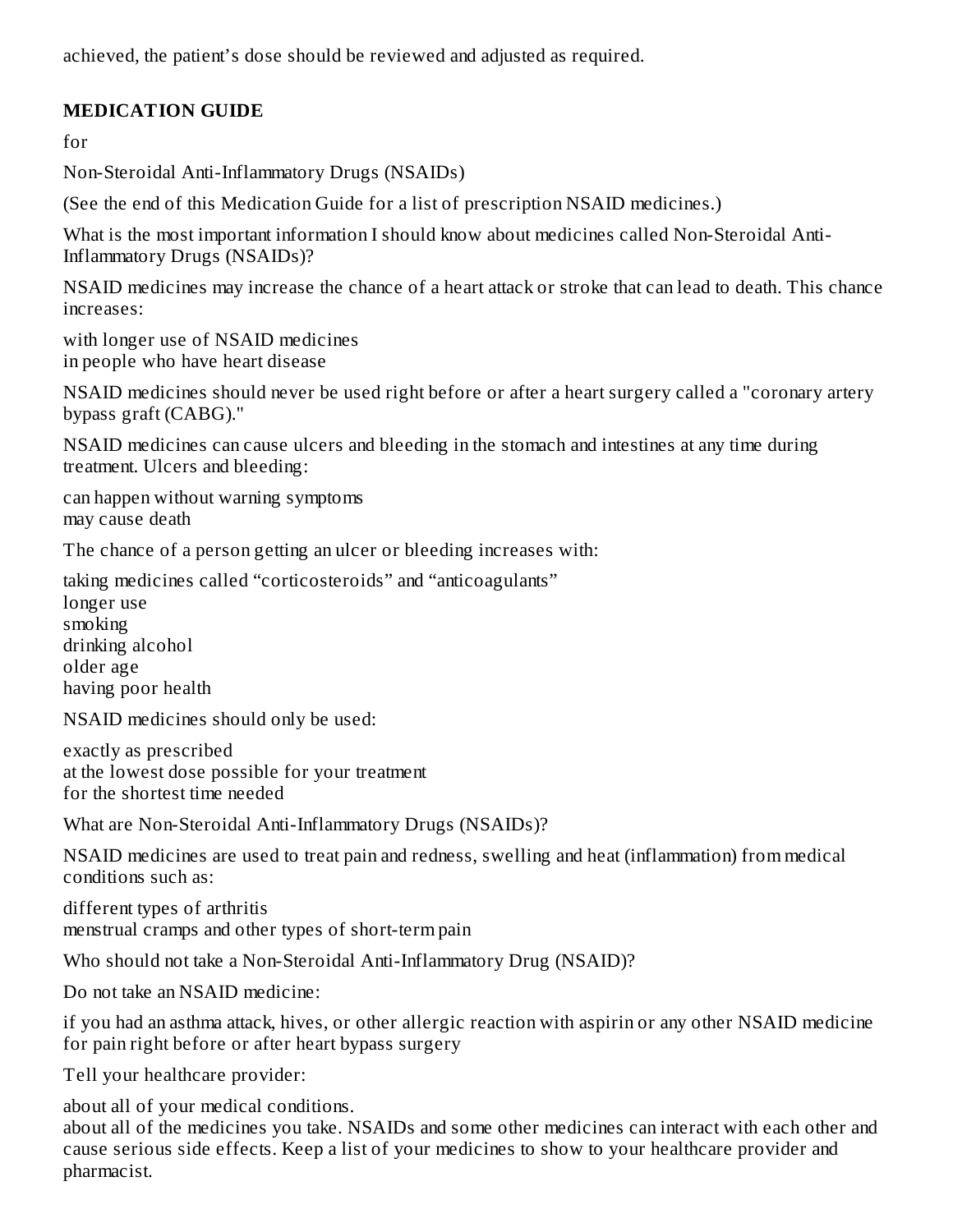if you are pregnant. NSAID medicines should not be used by pregnant women late in their pregnancy. if you are breastfeeding. Talk to your doctor.

What are the possible side effects of Non-Steroidal Anti-Inflammatory Drugs (NSAIDs)? Serious side effects include:

heart attack stroke high blood pressure heart failure from body swelling (fluid retention) kidney problems including kidney failure bleeding and ulcers in the stomach and intestine low red blood cells (anemia) life-threatening skin reactions life-threatening allergic reactions liver problems including liver failure asthma attacks in people who have asthma

Other side effects include:

stomach pain constipation diarrhea gas heartburn nausea vomiting dizziness

Get emergency help right away if you have any of the following symptoms:

shortness of breath or trouble breathing chest pain weakness in one part or side

of your body

slurred speech swelling of the face or throat

Stop your NSAID medicine and call your healthcare provider right away if you have any of the following symptoms:

nausea more tired or weaker than usual itching your skin or eyes look yellow stomach pain flu-like symptoms vomit blood

there is blood in your bowel

movement or it is black and sticky

like tar unusual weight gain skin rash or blisters with fever swelling of the arms and legs,

hands and feet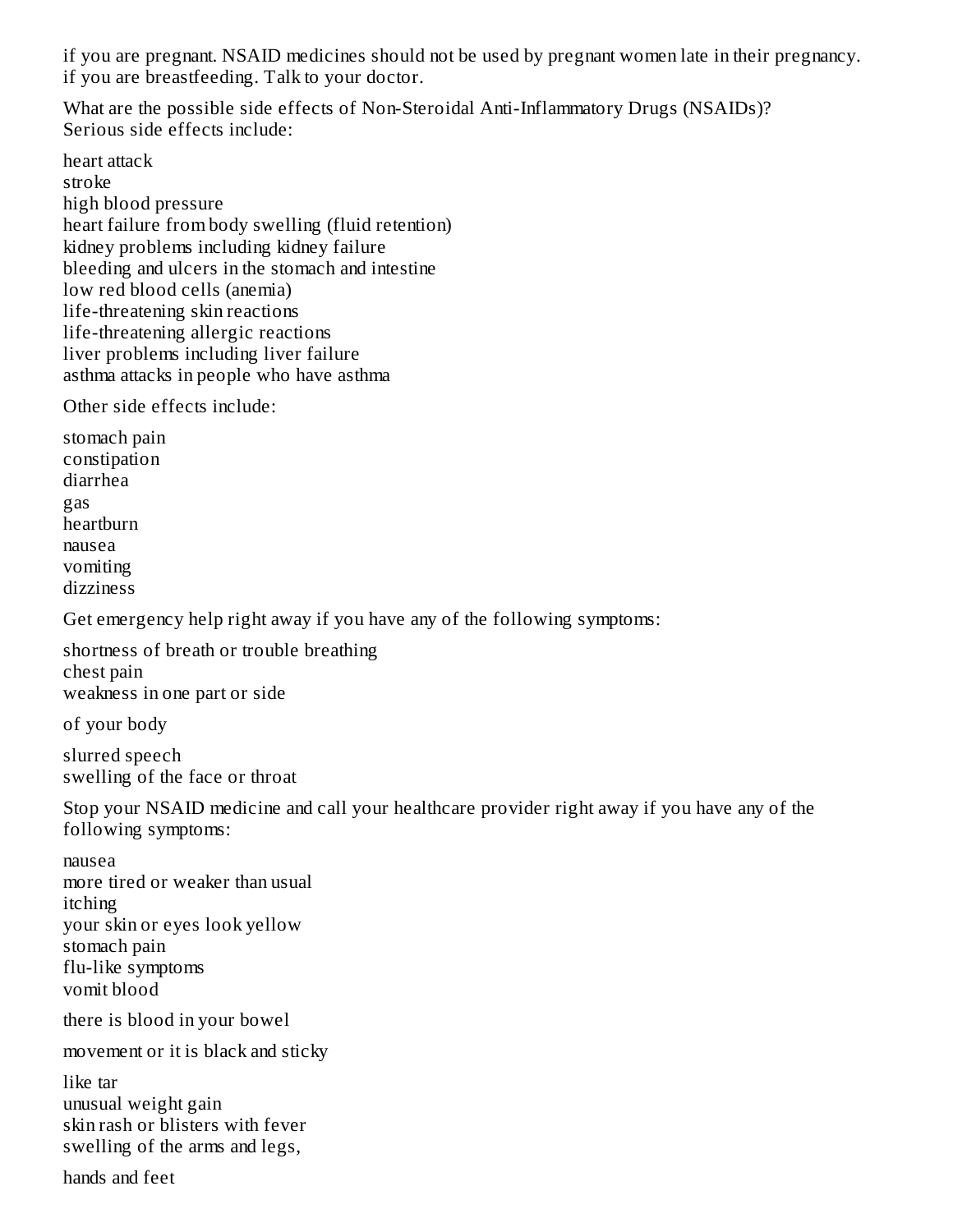These are not all the side effects with NSAID medicines. Talk to your healthcare provider or pharmacist for more information about NSAID medicines.

Other information about Non-Steroidal Anti-Inflammatory Drugs (NSAIDs)

Aspirin is an NSAID medicine but it does not increase the chance of a heart attack. Aspirin can cause bleeding in the brain, stomach, and intestines. Aspirin can also cause ulcers in the stomach and intestines. Some of these NSAID medicines are sold in lower doses without a prescription (over-the-counter). Talk to your healthcare provider before using over-the-counter NSAIDs for more than 10 days.

NSAID medicines that need a prescription

\*

Vicoprofen contains the same dose of ibuprofen as over-the-counter (OTC) NSAIDs, and is usually used for less than 10 days to treat pain. The OTC NSAID label warns that long term continuous use may increase the risk of heart attack or stroke.

| Generic Name                   | Tradename                                                                             |
|--------------------------------|---------------------------------------------------------------------------------------|
| Celecoxib                      | Celebrex®                                                                             |
| Diclofenac                     | Cataflam®, Voltaren®, Arthrotec <sup>TM</sup> (combined with misoprostol)             |
| Diflunisal                     | Dolobid®                                                                              |
| Etodolac                       | Lodine®, Lodine® XL                                                                   |
| Fenoprofen                     | Nalfon®, Nalfon® 200                                                                  |
| Flurbiprofen                   | Ansaid <sup>®</sup>                                                                   |
| Ibuprofen                      | Motrin®, Tab-Profen®, Vicoprofen®* (combined with hydrocodone), Combunox <sup>™</sup> |
| (combined with oxycodone)      |                                                                                       |
| Indomethacin                   | Indocin®, Indocin® SR, Indo-Lemmon <sup>TM</sup> , Indomethegan <sup>TM</sup>         |
| Ketoprofen                     | Oruvail <sup>®</sup>                                                                  |
| Ketorolac                      | Toradol <sup>®</sup>                                                                  |
| Mefenamic Acid                 | Ponstel <sup>®</sup>                                                                  |
| Meloxicam                      | <b>Mobic®</b>                                                                         |
| Nabumetone                     | Relafen®                                                                              |
| Naproxen                       | Naprosyn®, Anaprox®, Anaprox® DS, EC-Naprosyn™, Naprelan®, Naprapac®                  |
| (copackaged with lansoprazole) |                                                                                       |
| Oxaprozin                      | Daypro@                                                                               |
| Piroxicam                      | Feldene <sup>®</sup>                                                                  |
| Sulindac                       | Clinoril <sup>®</sup>                                                                 |
| Tolmetin                       | Tolectin®, Tolectin DS®, Tolectin® 600                                                |
|                                |                                                                                       |

Call your doctor for medical advice about side effects. You may report side effects to FDA at 1-800- FDA-1088.

All registered trademarks in this document are the property of their respective owners.

This Medication Guide has been approved by the U.S. Food and Drug Administration.

Revised: September 2008

#### **PACKAGE LABEL.PRINCIPAL DISPLAY PANEL**

NDC: 51655-166-52 MFG: 60505-0040-1 Etodolac 300 MG 30 Capsules Rx Only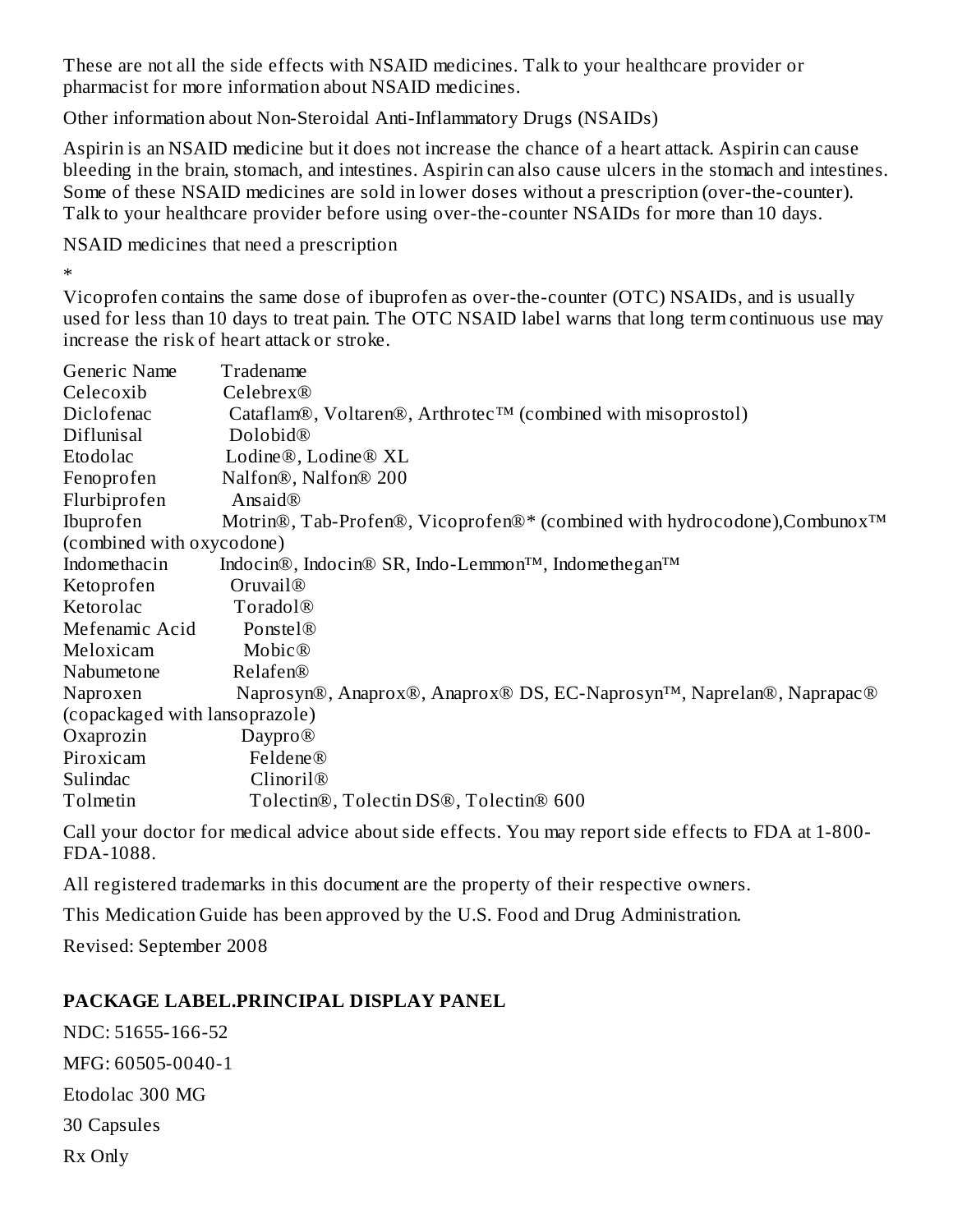Lot#

Exp. Date:

Each capsule contains 300 mg of etodolac

Store at 68 to 77 degrees F.

Dosage: See prescriber's instructions.

Keep out the reach of children

## Medication guide is found at www.fda.gov/drugs/drugsafety/ucm085729

Mfg by Apotex Inc Ontarion Canada M9L 1T9

Mfg for Apotex Corp Weston, FL 33326 Lot#

Repackaged by Northwind Pharmaceuticals, Indianapolis, IN 46256



| <b>ETODOLAC</b>                                          |             |                         |                     |                                                  |                 |          |          |        |
|----------------------------------------------------------|-------------|-------------------------|---------------------|--------------------------------------------------|-----------------|----------|----------|--------|
| etodolac capsule                                         |             |                         |                     |                                                  |                 |          |          |        |
|                                                          |             |                         |                     |                                                  |                 |          |          |        |
| <b>Product Information</b>                               |             |                         |                     |                                                  |                 |          |          |        |
| Product Type                                             |             | HUMAN PRESCRIPTION DRUG |                     | Item Code (Source) NDC:51655-166(NDC:60505-0040) |                 |          |          |        |
| <b>Route of Administration</b>                           |             | ORAL                    |                     |                                                  |                 |          |          |        |
|                                                          |             |                         |                     |                                                  |                 |          |          |        |
|                                                          |             |                         |                     |                                                  |                 |          |          |        |
| <b>Active Ingredient/Active Moiety</b>                   |             |                         |                     |                                                  |                 |          |          |        |
| <b>Ingredient Name</b><br><b>Basis of Strength</b>       |             |                         |                     |                                                  |                 | Strength |          |        |
| ETODOLAC (UNII: 2M36281008) (ETODOLAC - UNII:2M36281008) |             |                         |                     |                                                  | <b>ETODOLAC</b> |          |          | 300 mg |
|                                                          |             |                         |                     |                                                  |                 |          |          |        |
|                                                          |             |                         |                     |                                                  |                 |          |          |        |
| <b>Product Characteristics</b>                           |             |                         |                     |                                                  |                 |          |          |        |
| Color                                                    | white, gray |                         | <b>Score</b>        |                                                  |                 |          | no score |        |
| <b>Shape</b>                                             | capsule     |                         | <b>Size</b>         |                                                  |                 |          | 23mm     |        |
| Flavor                                                   |             |                         | <b>Imprint Code</b> |                                                  |                 |          | APO;040  |        |
| <b>Contains</b>                                          |             |                         |                     |                                                  |                 |          |          |        |